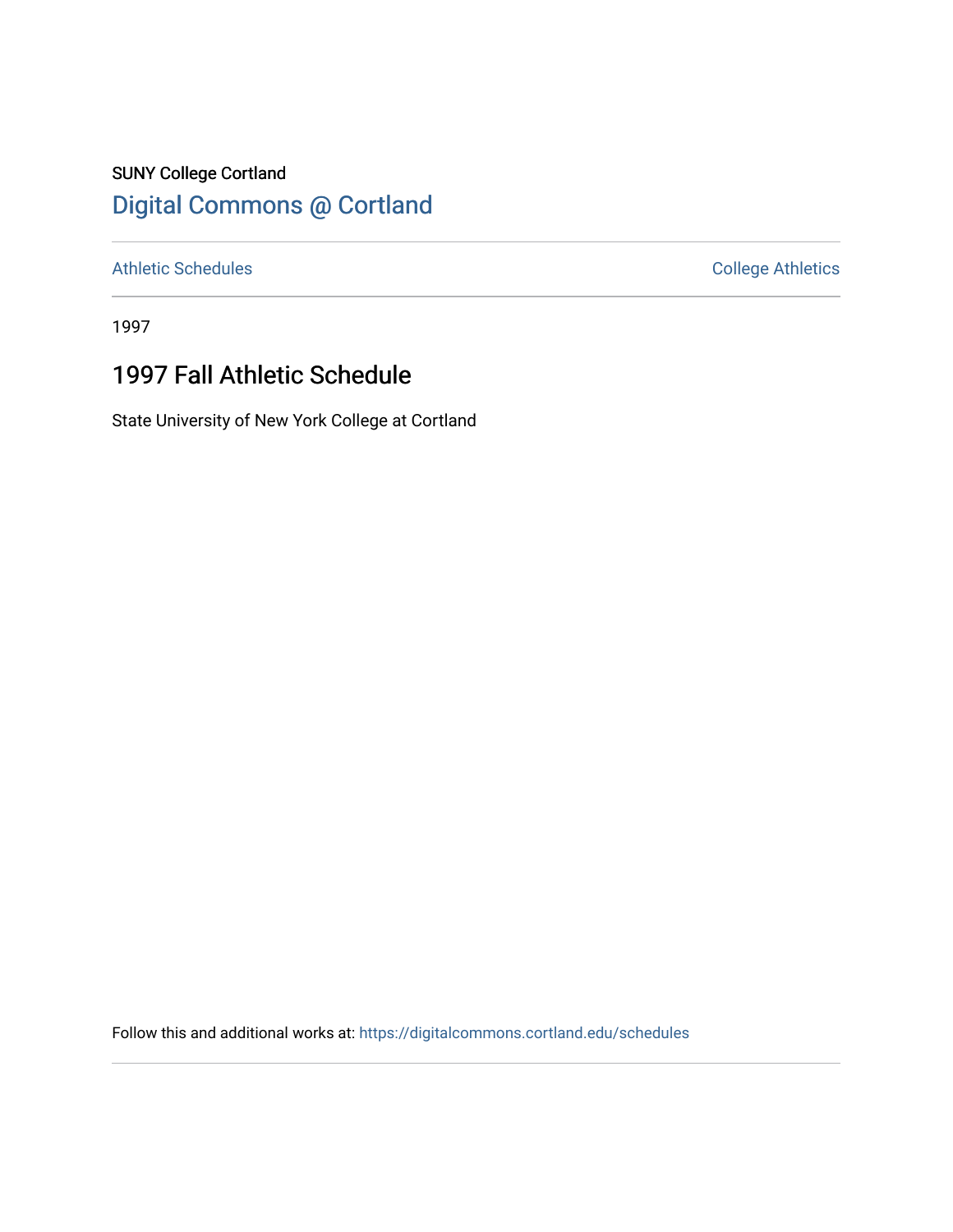# CORTLAND RED DRAGONS



## 1997 Schedule FALL SPORTS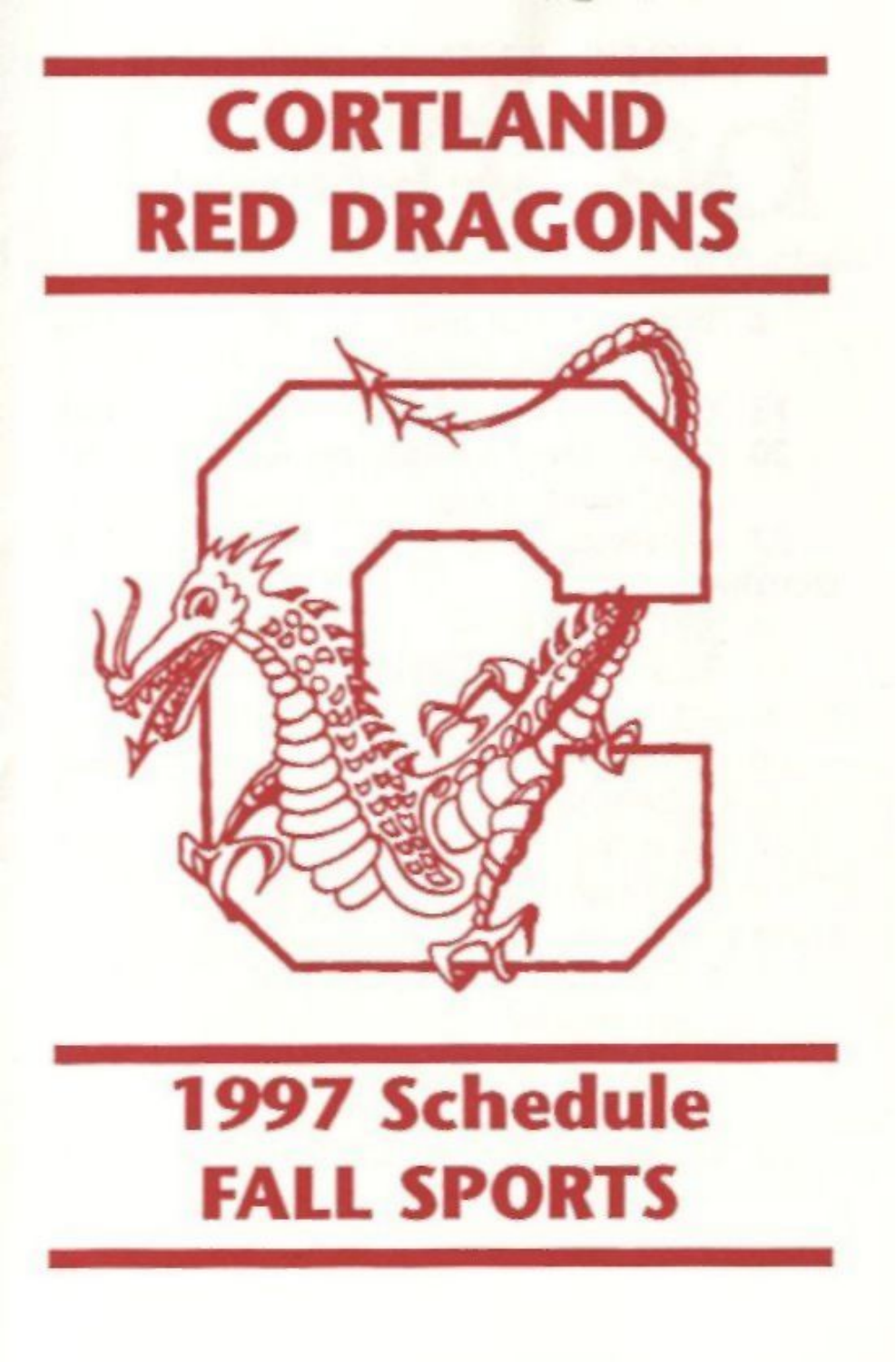#### MEN'S AND WOMEN'S CROSS COUNTRY **Head Coach: )ack Daniels**

| September |                                |   |            |
|-----------|--------------------------------|---|------------|
|           | 6 Walker Invitational          | A | <b>TBA</b> |
|           | (at Buffalo State)             |   |            |
|           | 13 Oswego Invitational         | A | <b>TBA</b> |
|           | 20 Spiked Shoe Invitational A  |   | <b>TBA</b> |
|           | (at Penn State)                |   |            |
|           | 27 Cortland Invitational       | н | <b>TBA</b> |
| October   |                                |   |            |
|           | 4 MIT Invitational             | A | <b>TBA</b> |
| 11        | <b>Paul Short Memorial</b>     | A | <b>TBA</b> |
|           | (at Lehigh)                    |   |            |
|           | 18 SUNYAC Championship A       |   | <b>TBA</b> |
|           | (at Buffalo State)             |   |            |
|           | 24 john Reif Invitational      | A | <b>TBA</b> |
|           | (at Cornell)                   |   |            |
|           | November                       |   |            |
|           | 1 CTC Championships            | A | <b>TBA</b> |
|           | (at Albany)                    |   |            |
|           | 15 NCAA Div. III Regionals A   |   | <b>TBA</b> |
|           | (at Saratoga State Park)       |   |            |
|           | 22 NCAA Div. III Championships |   | TBA        |
|           | (at Franklin Park, Boston)     |   |            |
|           |                                |   |            |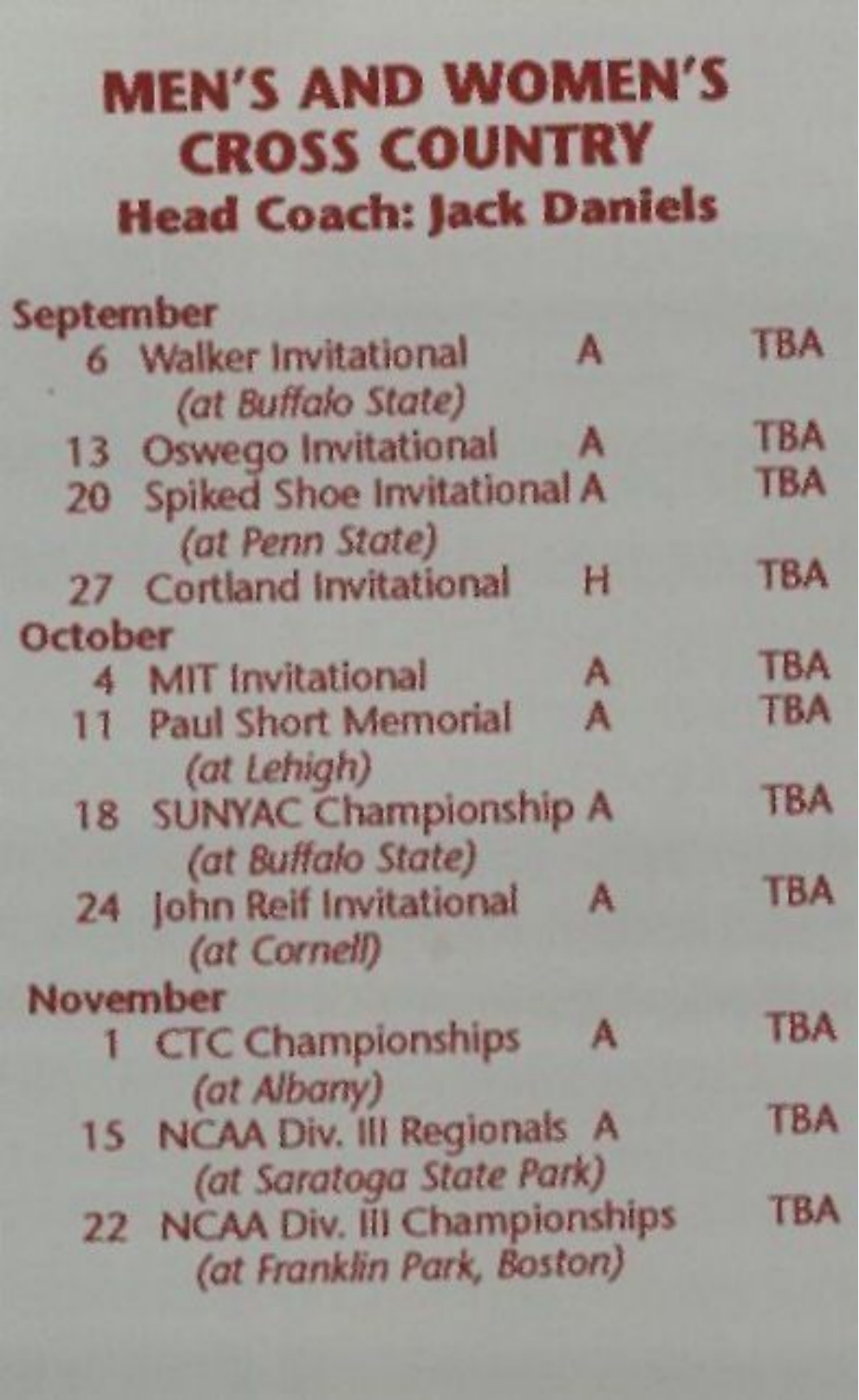#### FIELD HOCKEY **Head Coach: Stacey Schilling**

| September               |                              |   |      |
|-------------------------|------------------------------|---|------|
| $\overline{\mathbf{3}}$ | <b>Brockport</b>             | н | 4:00 |
| 6                       | #Mary Washington             |   | 1:00 |
| 7                       | +Salisbury St.               |   | 1:00 |
| 9                       | <b>Rochester</b>             | н | 4:00 |
| 13                      | Oneonta                      | A | 1:00 |
|                         | 17 Hartwick                  | A | 4:00 |
| $25 -$                  | Marywood                     | H | 4:00 |
| 27                      | Springfield                  | A | 1:00 |
| October                 |                              |   |      |
|                         | Ithaca                       | A | 3:30 |
| 4                       | Hamilton                     | A | 1:00 |
| 7                       | St. Lawrence                 | A | 4:00 |
| 11                      | <b>Lock Haven</b>            | Н | 1:00 |
| 15                      | <b>William Smith</b>         | A | 3:30 |
| 19                      | <b>East Stroudsburg</b>      | A | 1:00 |
| 23                      | Wilkes                       | A | 3:30 |
|                         | <b>College of New Jersey</b> | н | 1:00 |
| 26                      |                              |   |      |

# at Messiah + at Lebanon Valley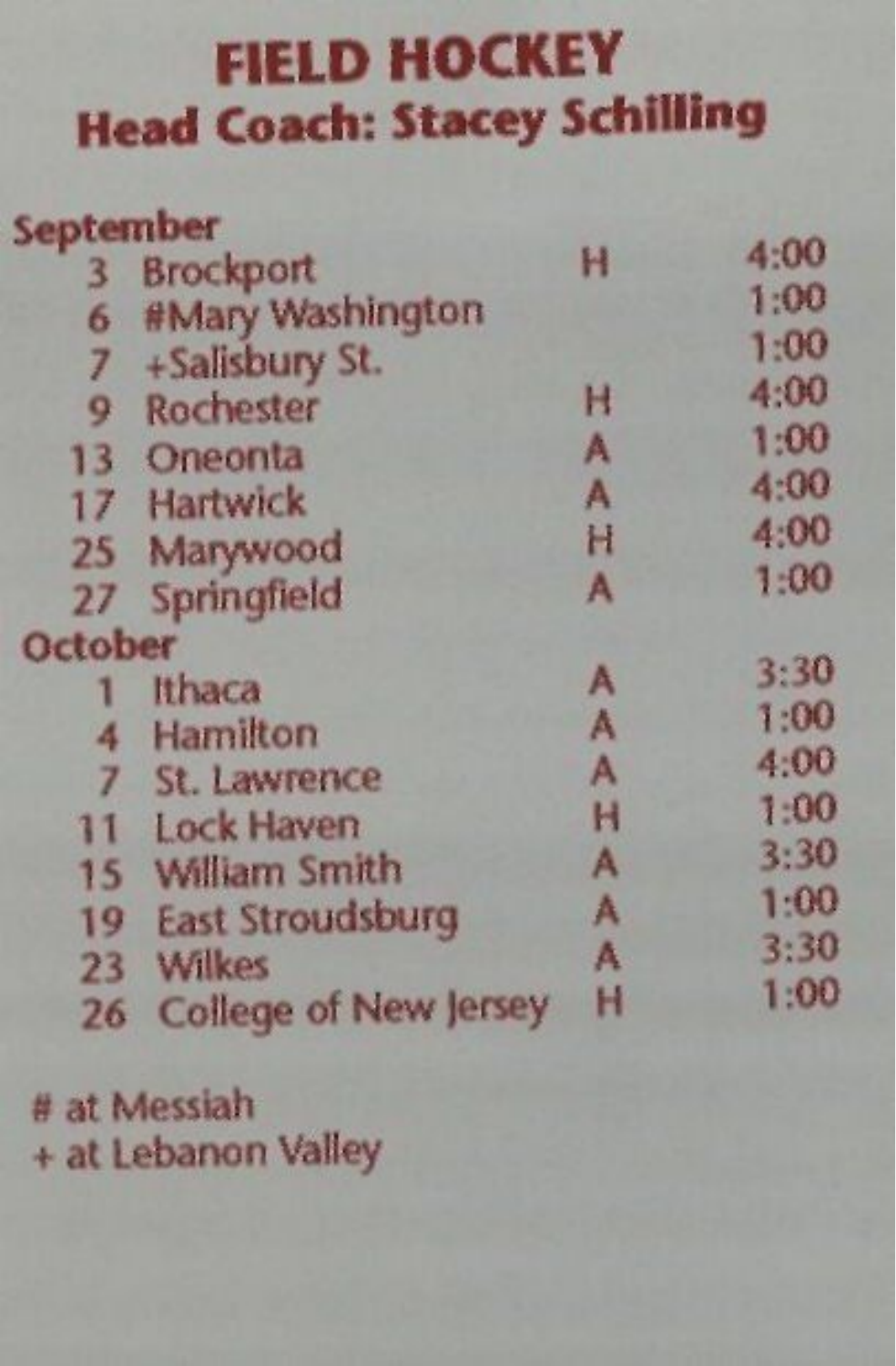#### FOOTBALL **Head Coach: Dan MacNeill**

| September      |                                |   |       |
|----------------|--------------------------------|---|-------|
|                | 6 St. Lawrence                 | Α | 1:30  |
|                | 13 Montclair St.               | н | 1:00  |
|                | 20 Kean                        | A | 1:30  |
|                | 27 Buffalo St.                 | H | 1:00  |
|                | (Parents Weekend)              |   |       |
| <b>October</b> |                                |   |       |
| п              | College of New Jersey          | Н | 1:00  |
| 18             | Rowan                          | н | 1:00  |
|                | (Homecoming/Community Weekend) |   |       |
|                | 25 William Paterson            | н | 1:00  |
| November       |                                |   |       |
| ٦              | Springfield                    | н | 1:00  |
|                | (C-Club Hall of Fame Day)      |   |       |
| 8              | Ithaca                         | А | 12:30 |
| 15             | <b>Brockport</b>               |   | 1:00  |

**Catch all the Red Dragon** *faotbofl action this foti om*  **WKRT 920 AM** 

V — in the contract of the contract of the contract of the contract of the contract of the contract of the contract of the contract of the contract of the contract of the contract of the contract of the contract of the con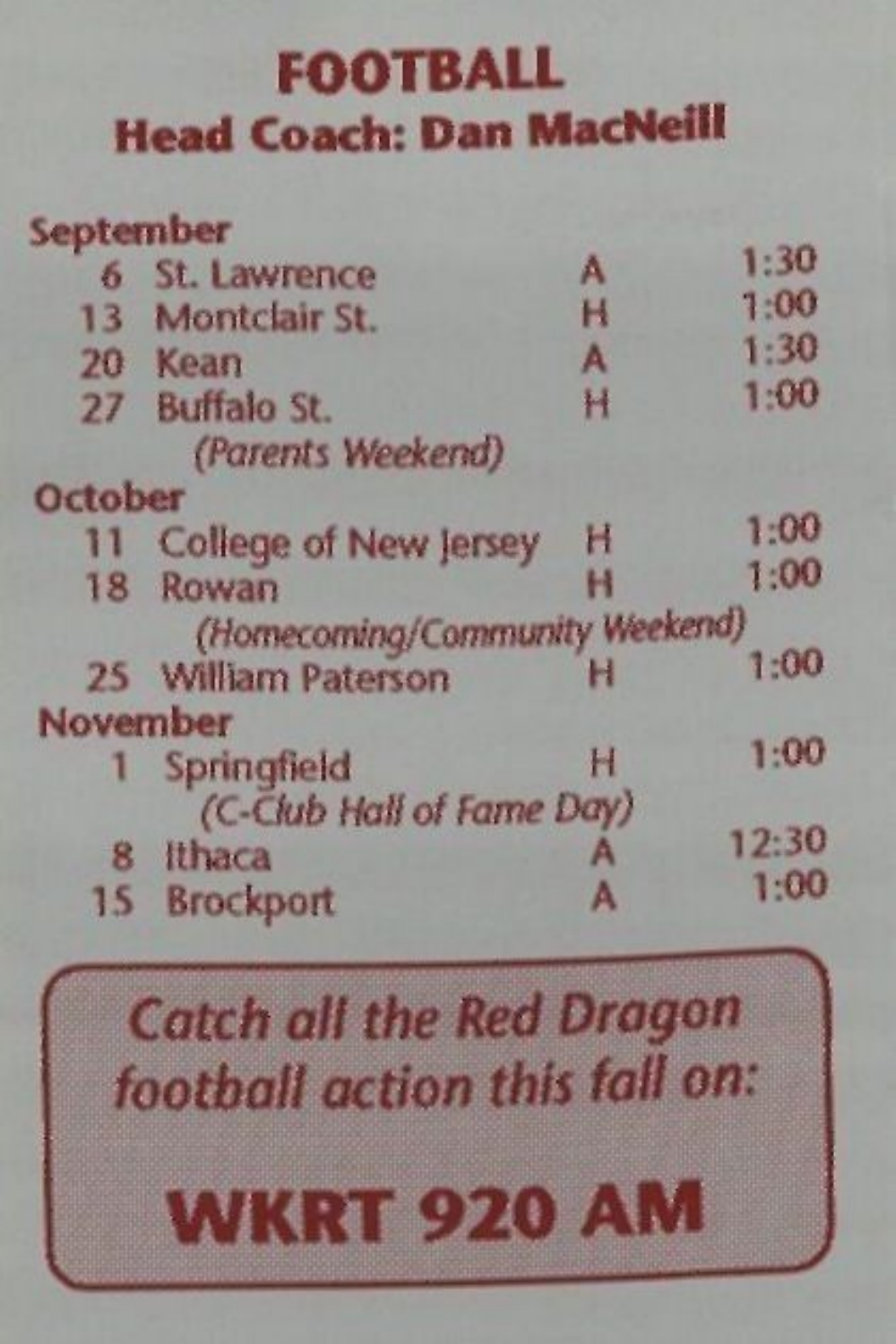#### MEN'S SOCCER Head Coach: Frank Tschan

| September               |                     |   |      |
|-------------------------|---------------------|---|------|
|                         | 3 Clarkson          | А | 4:00 |
|                         | 6 +Hunter           |   | 1:00 |
|                         | 7 +Alfred           | A | 6:00 |
|                         | 10 St. Lawrence     | н | 4:00 |
|                         | 12 Houghton         | A | 4:00 |
|                         | 20 #Binghamton      | H | 3:30 |
|                         | 21 #St. John Fisher | Н | 3:30 |
| 26                      | *Potsdam            | H | 4:00 |
| 27                      | *Plattsburgh        | H | 2:00 |
| <b>October</b>          |                     |   |      |
| 3 <sup>1</sup>          | *Geneseo            | A | 4:00 |
| $\overline{\mathbf{4}}$ | *Brockport          | A | 1:00 |
|                         | 10 *Utica/Rome      | A | 4:00 |
|                         | 11 *New Paltz       | A | 2:00 |
|                         | 17 *Fredonia        | H | 7:00 |
|                         | 18 *Buffalo St.     | H | 2:00 |
| $22^{2}$                | *Oswego             | A | 4:00 |
| $25 -$                  | Elmira              | A | 2:00 |
|                         | 28 Ithaca           | H | 7:00 |
|                         | <b>November</b>     |   |      |
| T                       | Misericordia        | н | 7:00 |

\* SUNYAC + Bryan Karl Soccer Festival (at Alfred) # Holloway Classic (also with William Paterson)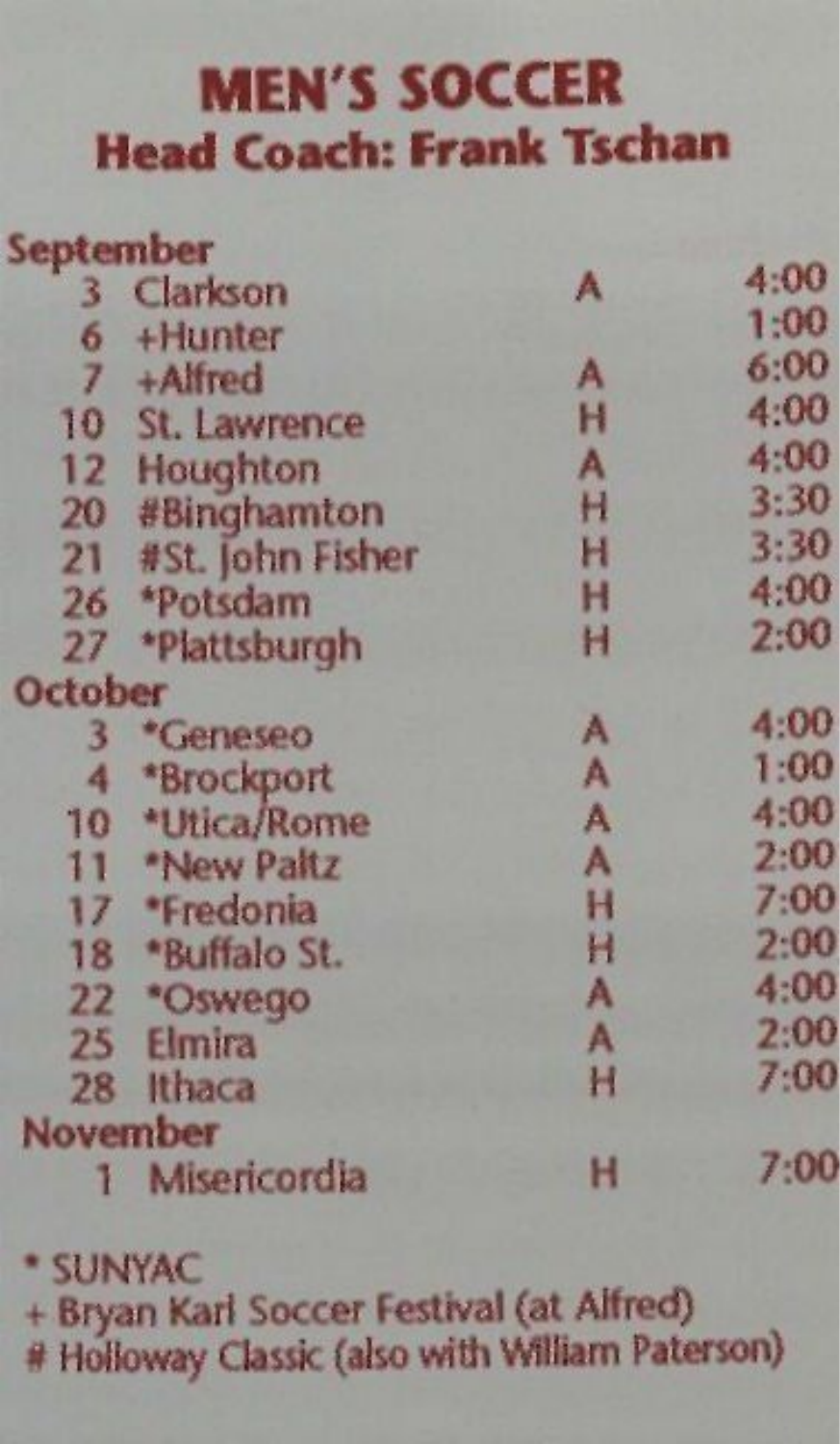#### **WOMEN'S SOCCER**  Head Coach: Janine Caruso

| September        |                      |   |       |
|------------------|----------------------|---|-------|
| 3                | Keuka                | н | 7:00  |
| 6                | #Moravian            |   | 11:00 |
| $\overline{7}$   | #Gettysburg          | A | 2:00  |
| 10               | St. Lawrence         | A | 4:00  |
| 13               | Rochester            | A | 1:00  |
| 17               | Hartwick             | н | 7:00  |
| $23 -$           | Elmira               | A | 4:00  |
| 26               | *Potsdam             | A | 4:00  |
| 27               | *Plattsburgh         | A | 1:00  |
| October          |                      |   |       |
| $\overline{3}$   | *Geneseo             | н | 4:00  |
| 4                | *Brockport           | н | 2:00  |
| $\overline{I}$   | Ithaca               | н | 7:00  |
| 10 <sup>10</sup> | *Oneonta             | н | 4:00  |
| 11               | *New Paltz           | н | 2:00  |
| 17 <sup>7</sup>  | *Fredonia            | A | 3:00  |
| 18               | *Buffalo St.         | A | 2:00  |
| $22^{2}$         | *Oswego              | H | 4:00  |
| 25               | <b>William Smith</b> | A | 1:00  |

\* SUNYAC # Gettysburg Tournament (with Mary Washington)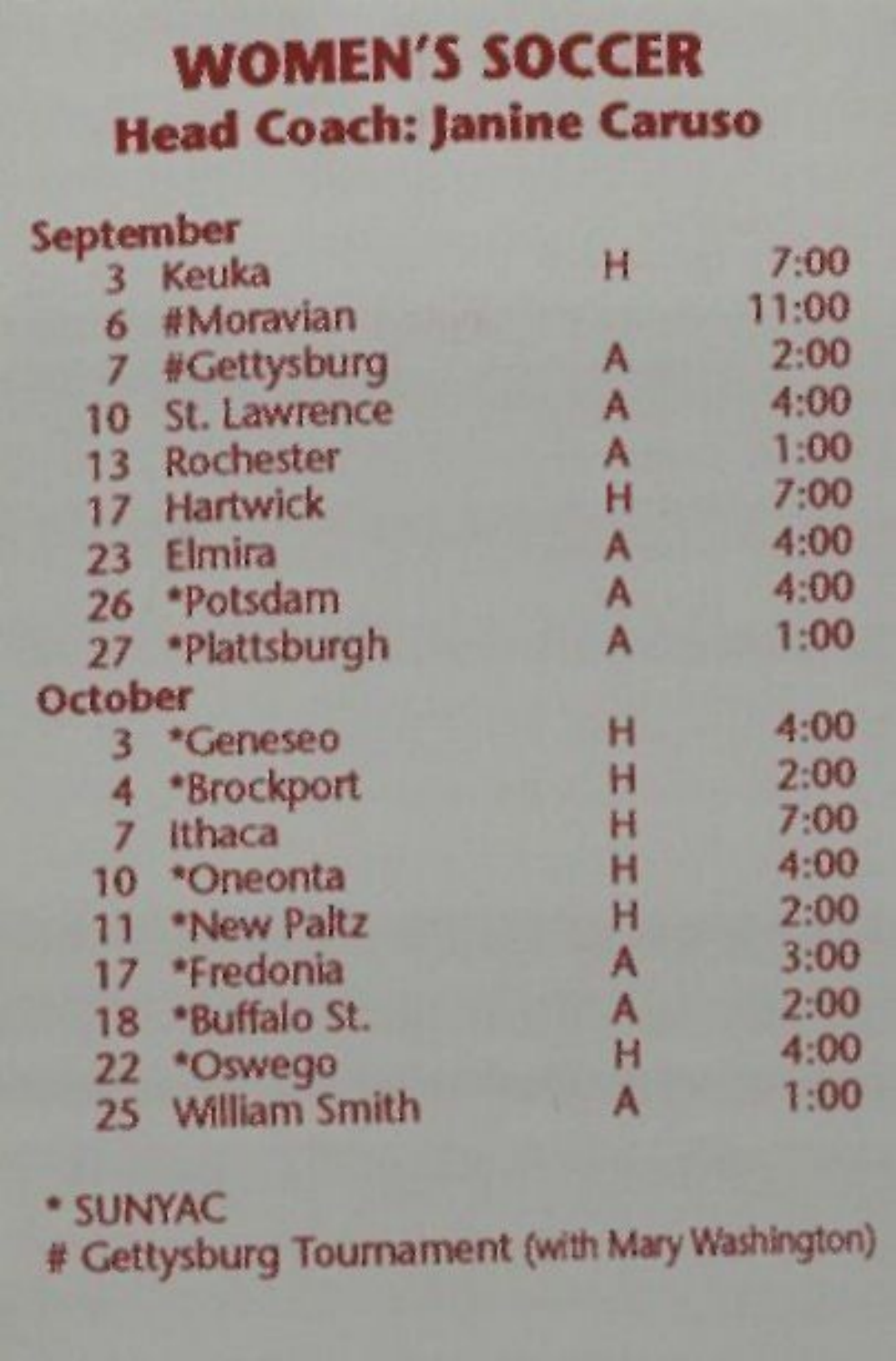#### WOMEN'S TENNIS Head Coach: Jean Wright

| September      |                                                                |   |            |
|----------------|----------------------------------------------------------------|---|------------|
| $\overline{3}$ | Geneseo                                                        | н | 3:30       |
| 6              | <b>Brockport</b>                                               | A | 1:00       |
| 9              | Oswego                                                         | н | 3:30       |
|                | 11 William Smith                                               | н | 4:00       |
|                | 12 Potsdam                                                     | н | 3:30       |
|                | 16 Oneonta                                                     | A | 3:30       |
|                | 19 Hamilton                                                    | A | 3:30       |
|                | 21 St. Lawrence                                                | A | 1:00       |
|                | 23 Binghamton                                                  | A | 3:30       |
|                | 26-28 Rolex Tournament                                         | A | <b>TBA</b> |
|                | (at William Smith)                                             |   |            |
| <b>October</b> |                                                                |   |            |
| $\overline{2}$ | <b>Ithaca</b>                                                  | A | 3:00       |
| 4              | <b>Buffalo St.</b>                                             | н | 2:00       |
| $\overline{7}$ | <b>Hartwick</b>                                                | A | 3:30       |
| 8              | Le Moyne                                                       | н | 3:30       |
|                | 11-12 SUNYAC Championships                                     |   | <b>TBA</b> |
|                | (at Limestone Tennis Club, Manlius)                            |   |            |
|                | 17-19 NYSWCAA Championships<br>(at Reis Tennis Center, Ithaca) |   | <b>TBA</b> |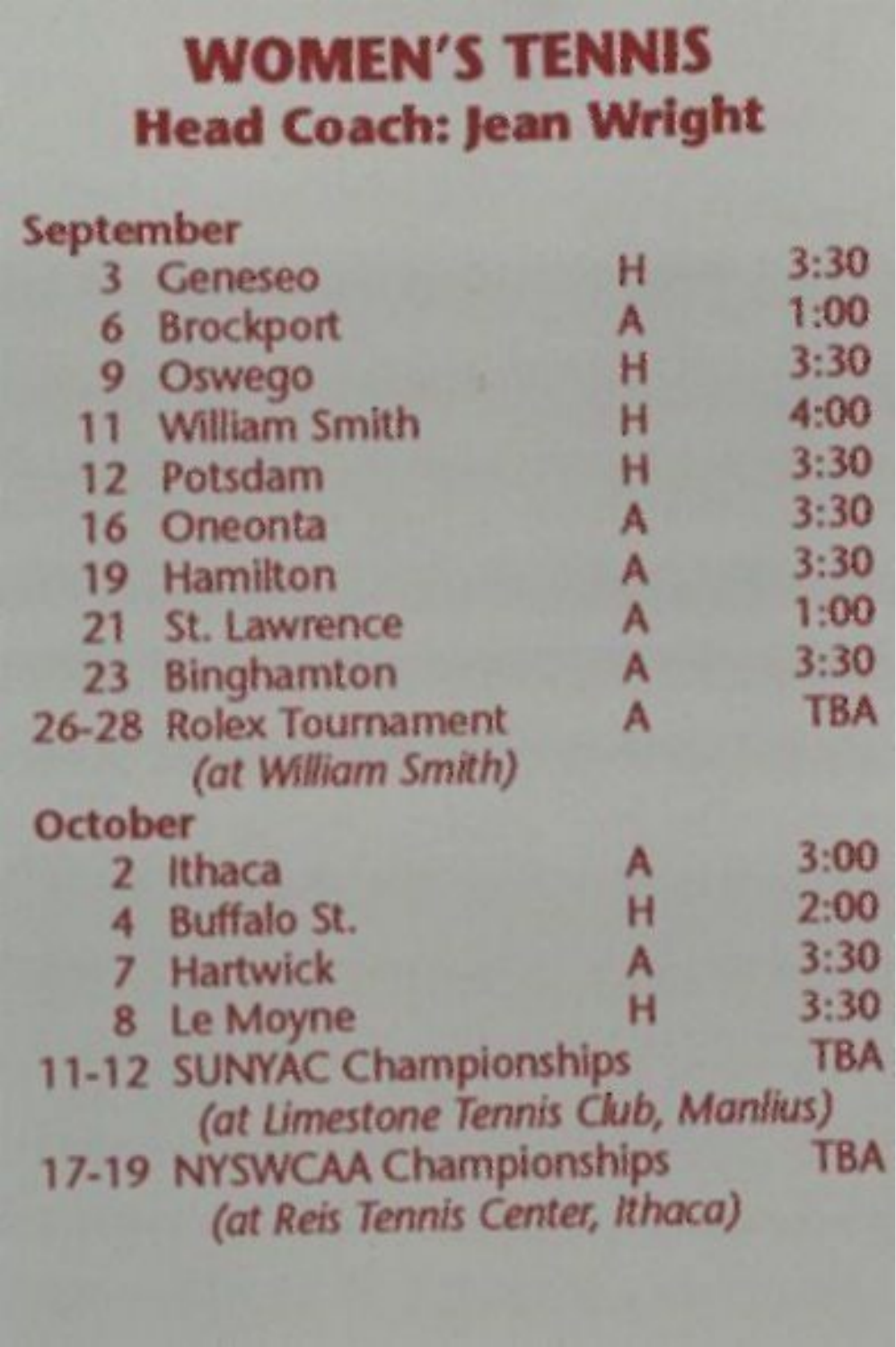#### WOMEN'S VOLLEYBALL Head Coach: Joan Sitterly

| September    |                                                              |              |              |
|--------------|--------------------------------------------------------------|--------------|--------------|
|              | 5-6 Holiday Inn/Red Dragon Classic Noon/9:00                 |              |              |
| $\mathbf{Q}$ | Rochester                                                    | A            | 7:00         |
|              | 12-13 Brockport Invitational                                 | $\mathbf{A}$ | 4:00/10:00   |
|              | 17 St. John Fisher                                           | н            | 7:00         |
|              | 23 Brockport                                                 | A            | 7:00         |
|              | 26-27 SUNYAC East Round Robin<br>(at New Paltz)              |              | <b>TBA</b>   |
|              | 30 Hamilton                                                  | н            | 7:00         |
| October      |                                                              |              |              |
|              | 3-4 Juniata Invitational                                     | A            | <b>TBA</b>   |
| $\mathbf{7}$ | Ithaca                                                       | A            | 7:00         |
|              | 10-11 Trinity (TX) Invitational                              | A            | <b>TBA</b>   |
|              | 17-18 SUNYAC East Round Robin<br>(at Plattsburgh)            |              | <b>TBA</b>   |
|              | 21 RIT                                                       | Ħ            | 7:00         |
|              | 24-25 Tournament of Champions A 5:00/10:00<br>(at Brockport) |              |              |
|              | 31-1 SUNYAC Championship<br>(at East Champion)               |              | <b>TBA</b>   |
| November     |                                                              |              |              |
| 4            | <b>Binghamton</b>                                            | н            | 7:00         |
|              | 7-8 Inter-Region Classic                                     |              | H 7:00/11:00 |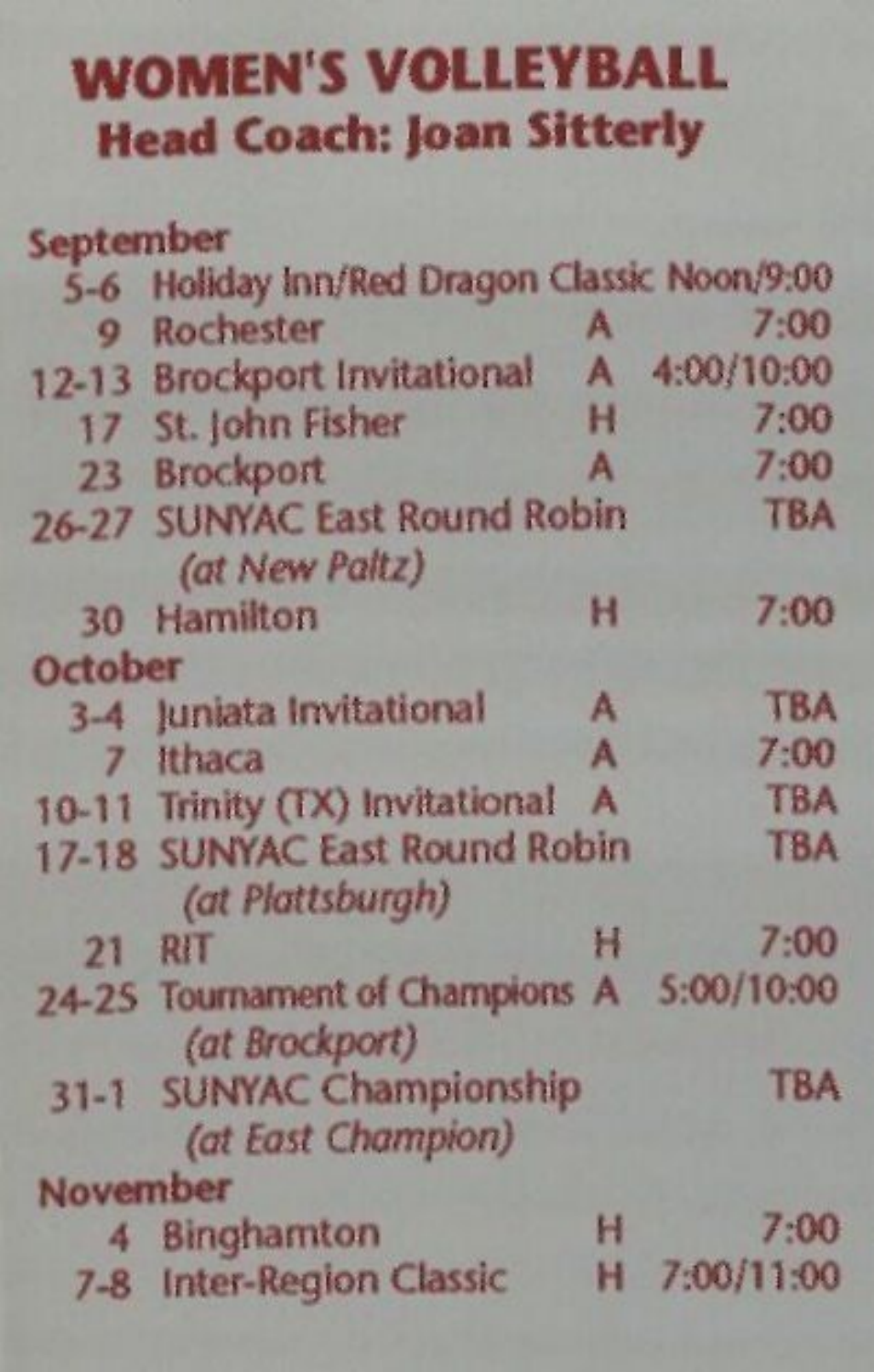

State University of New York College at Cortland

Founded: 1868 Enrollment: 5,000 Nickname: Red Dragons Colors: Red and White President: judson H. Taylor Athletic Director: Lee Roberts Athletic Office: (607) 753-4953 Campus Web Site: http://www.cortland.edu

For 24-hour Red Dragon results and schedules, call the

**CORTLAND SPORTS HOTLINE** 

 $(607) 753 - 2521$ 

*(Women's Coif schedule to be announced; All schedules subject to change.)*